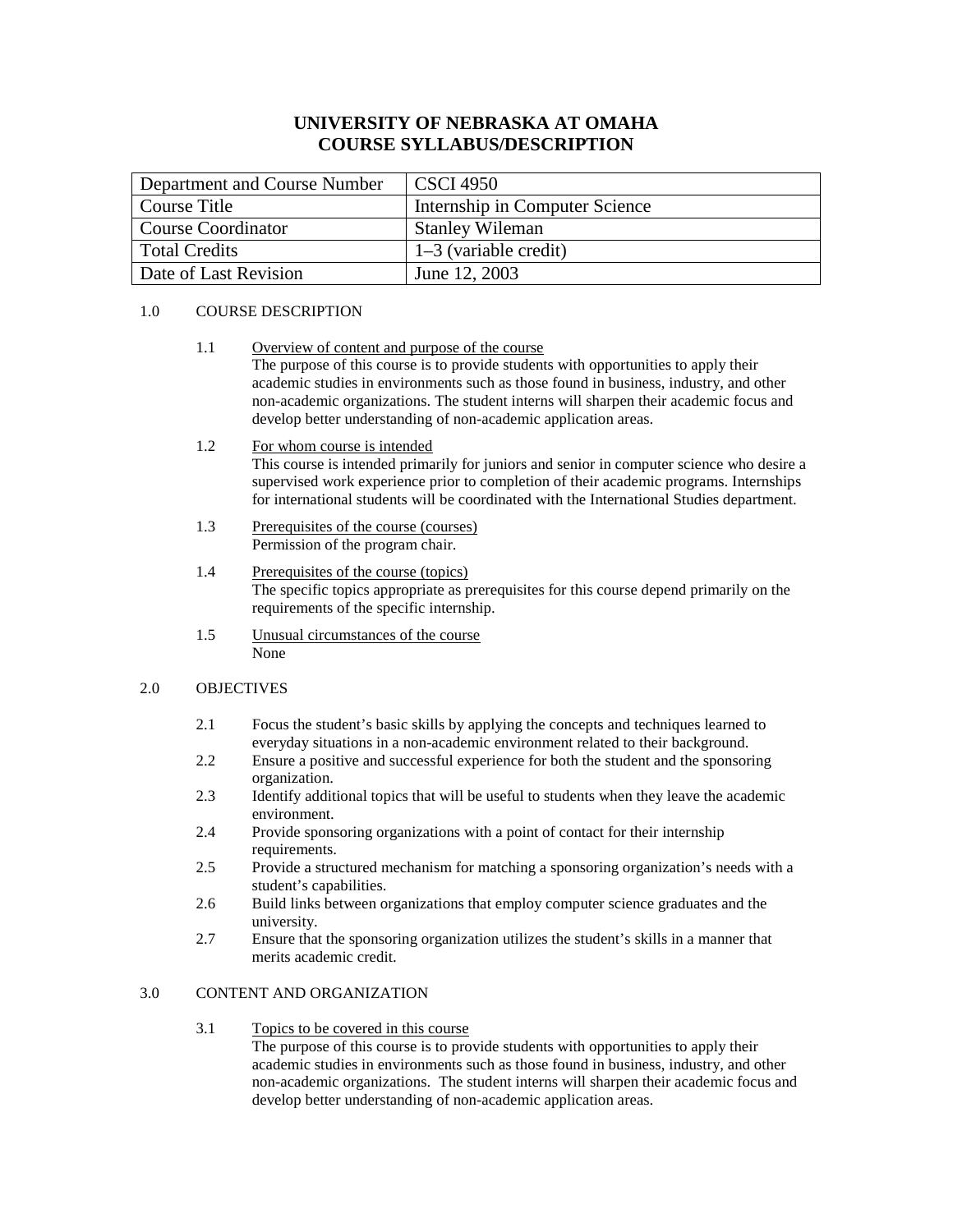### 3.2 Organization

Each student intern will be paid by the sponsoring organization (but this requirement can be waived). The organization will identify a single point of contact (usually the immediate supervisor of the student intern), and Computer Science will identify a single point of contact for academic supervision, communication with the sponsoring organization, and with the student intern.

#### 4.0 TEACHING METHODOLOGY

4.1 Methods to be used

This is an applied work experience where concepts learned in the academic setting are applied to real organization's typical application areas. Each student intern will be required to produce a report that evaluates their experience and discusses how their academic experience related to the organization's needs.

There are three possible approaches to administering this course.

- 4.1.1 A student with a possible internship in mind will contact the academic internship coordinator for the IS&T college and complete an initial application. The academic internship coordinator will have a faculty member in Computer Science evaluate the intern's proposed duties to determine if it has merit (that is, if the position will reasonably exercise the student's academic background, and if the student's background is adequate to meet the needs of the proposed position). If satisfactory, the student, the supervising faculty member, and the organization's representative will complete the Internship Agreement.
- 4.1.2 A student without a specific internship in mind can approach the academic internship coordinator for the IS&T college who will acquaint the student with the previously recognized but unfilled internship opportunities known at that time. The student, in consultation with a supervising faculty member, will select a proposed internship that is compatible with the organization's requirements and the student's background. If such an internship is identified, the student, the supervising faculty member, and the organization's representative will complete the Internship Agreement.
- 4.1.3 An organization can identify a possible internship opportunity to Computer Science or the IS&T college through a faculty member or the IS&T academic internship coordinator. After the internship is evaluated by Computer Science faculty, the internship is included in the set of opportunities for students who may then select the internship as in (4.1.1) or (4.1.2).
- 4.2 Student role in the course Each student has the responsibility for satisfying employer expectations, for maintaining appropriate contact with the supervising faculty member, and for preparing and submitting the final written report at the conclusion of the internship.
- 4.3 Contact hours

This is a variable credit course. Students may obtain between one and three hours of credit in a semester. The actual number of hours of credit that may be obtained in a single semester depends on the number of hours the student devotes to the internship and the type of work being done. For the same number of working hours per week, an entrylevel position will justify fewer credit hours than a more advanced position. At most six hours of academic credit can be obtained through internships.

#### 5.0 EVALUATION

5.1 Types of student projects used for evaluation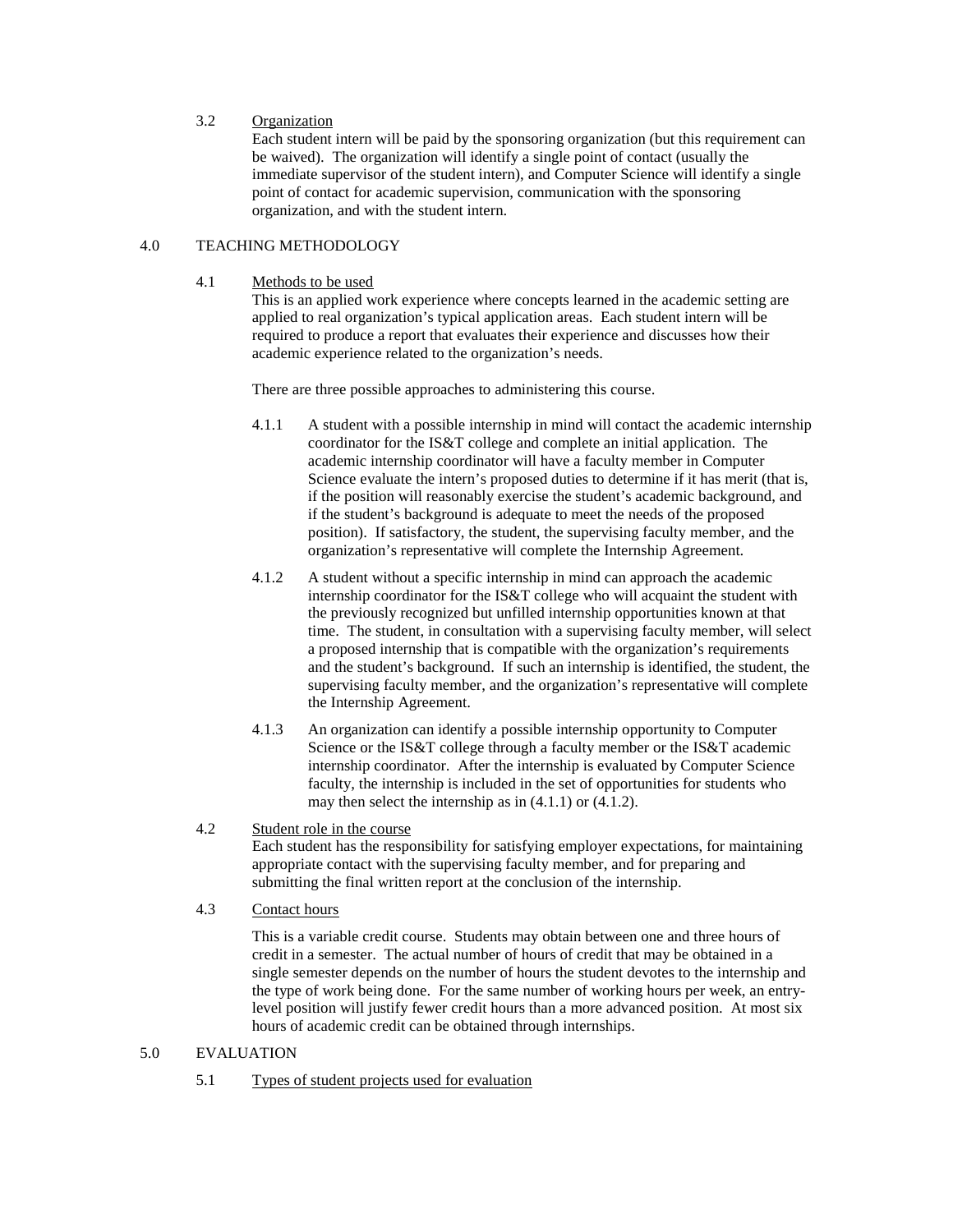Each student who enrolls in an internship will be evaluated using the following components.

- 5.1.1. Internship Sponsor's Evaluation The organization sponsoring the internship will be asked to provide a brief written evaluation of the student's contribution during the period of the internship. This evaluation (usually prepared by the intern's immediate supervisor) may be similar to that used for its other employees, or may be a special evaluation solely for the Computer Science intern. Computer Science will provide suggested sponsor evaluation formats if requested.
- 5.1.2. Intern's Written Report Each student intern will prepare a report about his or her internship experience. This report will normally be between ten and fifteen double-spaced pages in length, and presented to the Computer Science faculty supervisor on or before the date specified in the internship contract. The report must be submitted in machine-readable form as a Microsoft Word document using one-inch top and bottom margins, 1.25 inch left and right margins, and 12 point body text. The report may be published on the Computer Science web pages. The report must be of professional quality and address at least the following subjects (addressed from the intern's point of view):
	- 5.1.2.1. Goals of the internship Provide a summary of the organization and its expectations of you as an intern. Identify the organization's goals, and to the appropriate extent, the organization's computational infrastructure as it affected your work.
	- 5.1.2.2. Your role in achieving the goals Describe the work you did for the organization. Indicate the extent to which your activities were directed, and the extent to which you were permitted to use your own judgement and academic experience in making decisions. Identify specific hardware and software you used in achieving the organization's goals.
	- 5.1.2.3. The relevance of your academic background to the internship From your perspective, what courses or topics were of most value to you in completing your internship? What additional courses or topics in existing courses might have been useful in completing the work?
	- 5.1.2.4. Conclusion Indicate if your internship was successful. Describe the criteria you used in assessing your success.
- 5.1.3. Meetings between the faculty supervisor and the intern There will be one or more meetings between the faculty internship supervisor and the intern. During these meetings the progress of the internship will be evaluated to ensure appropriate academic goals are being met. The intern will be provided with a written report of this component of the evaluation.
- 5.1.4. Meetings between the faculty supervisor and the sponsor's representative There will be one or more meetings between the faculty internship supervisor and the sponsor's representative (usually the intern's immediate supervisor). During these meetings the intern's progress will be evaluated to ensure the organization's goals are being met. The intern may be provided with a written report of this component of the evaluation, although it is expected that the organization will provide each intern with this information on an ongoing basis.

### 5.2 Basis for determining the final grade

The weight of each component toward the overall evaluation may vary, but the first two components (5.1.1 and 5.1.2) will invariably constitute the principal factors affecting the evaluation.

5.3 Grading scale